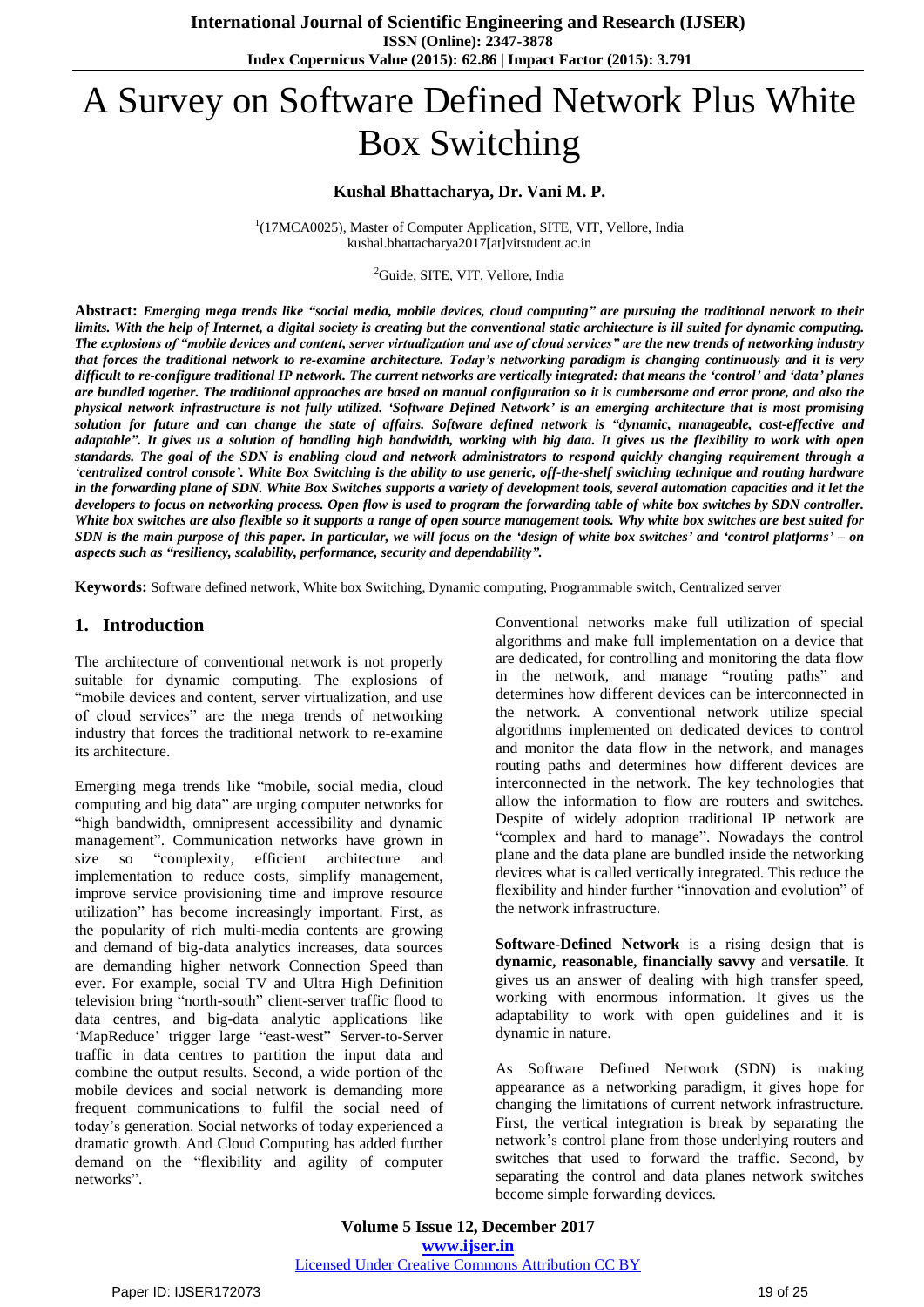One of the key challenges of SDN is how the programmable switch can be achieved as mentioned in the paper **"Are We Ready for SDN? Implementation Challenges for Software-Defined Networks"** and one of the arrangement of this issue can be White Box Switches. As White box switches utilize superior equipment that acknowledges an assortment of systems administration working frameworks. The biggest difference between it and traditional Ethernet switches is that software of with box switch does not dependent on its hardware. In white box switches, users can choose the hardware and operating systems from different a vendor that gives the flexibility to work with different platform and different types of data. Flexibility is provided by White box switches to choose hardware and software. As for SDN, it simplifies network design and operation by providing instructions through the SDN controllers instead of multiple, vendor-specific devices and protocols.

# **2. SDN: Definition, Benefits, Characteristics and Algorithm**

#### A. **Definition of SDN:**

The "Open Networking Foundation" (ONF) is a non-profit consortium that is dedicated for "development, standardization, and commercialization" of SDN. ONF provided the most explicit definition of SDN as follows:

In "Software-Defined Networking" (SDN) the network control is decoupled from forwarding plane and is directly programmable.

SDN is defined by two characteristics, namely "decoupling of control and data planes", and "programmability on the control plane".

SDN results in improving network performance in terms of "network management, control and data handling". SDN has a potentiality to solve the problems faced by Conventional network and that"s why it is gaining more acceptances in the applications such as Cloud Computing. It can be used in "data centres and workload optimized systems". By using SDN, the administrators can be able to control the data flow as well as it can alter the characteristics of the "switching devices" (or routing devices) in the network from a central location. Without dealing with each device individually by using control application all characteristic can be.



**Figure 1:** SDN Scenario

## **B. Benefits of SDN:**

SDN, with its use of decoupling with control plane from information plane, offers a more prominent control of a system through the programming. This consolidated component would bring potential advantages of upgraded setup, enhanced execution, and supported advancement in arrange design and different operations. For instance, the control grasped by SDN may incorporate bundle sending at an exchanging level as well as connection tuning at an information interface level, breaking the boundary of layering.

1) Enhancing Configuration: In arrange administration, design is a standout amongst the most imperative capacities. In particular, when new gear is included into a current system, appropriate arrangements are required to accomplish intelligible system operation all in all. The manual arrangement strategy is monotonous and blunder inclined. In the meantime, noteworthy exertion is additionally required to investigate a system with setup mistakes. For instance, on the off chance that we take an internet shopping framework if every one of the requests are handle physically then their undeniable blunder however in the event that the errand is finished by a solitary controller then it should be possible legitimately.

2) Improvement of Performance: In arranging operations, the key goals are to augment use of the contributed organize framework. Be that as it may, inferable from concurrence of different advancements and partners in a solitary system, streamlining execution of the system in general has been viewed as troublesome. Current methodologies frequently concentrate on streamlining execution of a subset of. SDN takes into consideration a unified control with a worldwide system see and an input control with data traded between various layers in the system engineering.

3) Encouraging Innovation: within the sight of proceeding with development of system applications, future system ought to empower advancement as opposed to endeavour to unequivocally foresee and superbly meet prerequisites of future applications. In SDN we can undoubtedly include new capacity and that will be work with no issue.

## **C. Characteristics of SDN**:

**Software Defined Network** is an approach for computer networks that allow the network administrators to "initialize, control, change and manage" network behaviours dynamically via open interfaces.

The characteristics of SDN architecture are:

- **Directly programable**: Network control can directly programable as it is decoupled with forwarding functions.
- **Agile**: Abstracting of control allows the administrator to adjust the wide network traffic flow dynamically.
- **Central management**: Network intelligence is centralized in "software-based SDN controllers" that maintains an all-around view of the network.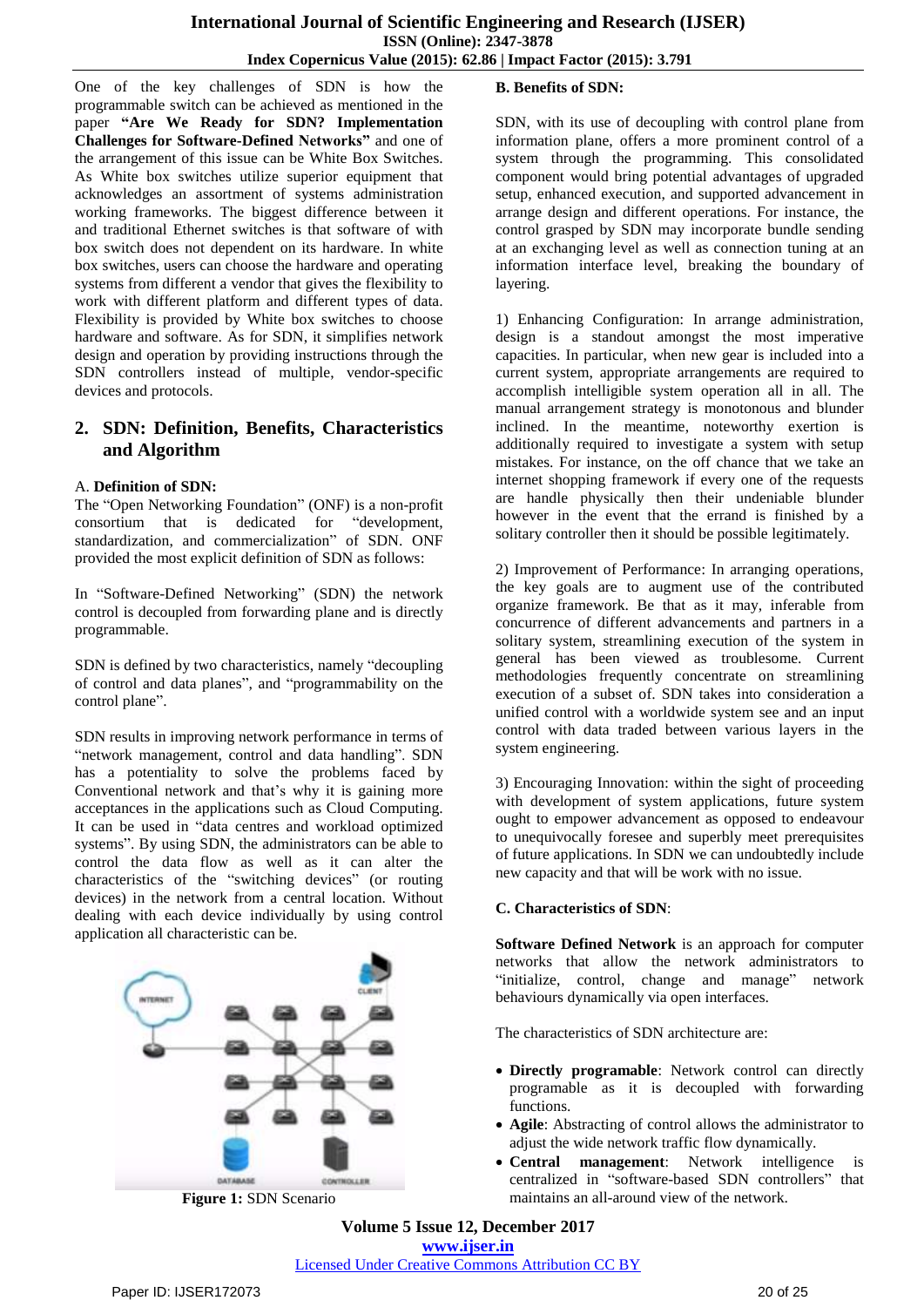- **Programmable configuration**: SDN allow network managers to "configure, manage, secure, and optimize network resources very quickly" through dynamic, automated SDN programs.
- **Open standard base**: SDN simplifies the network designing and operation because instruction is provided by the SDN controllers rather than vendor-specific devices and protocols.
- **Enabling innovation**: SDN allows organizations to create new type of "applications, services and business models" that can offer new revenue stream and add more value to the network.

The main goal of the "**Software Defined Network"** is enabling Cloud and network engineers to respond to the quick changing requirement through a centralized control console. SDN is designed with multiple kinds of Network Technologies that makes it more "flexible and agile" that supports virtualization of server and storage infrastructure.

## **3. SDN Architecture**

**In SDN** model there are three layers, namely an "infrastructure layer, a control layer, and an application layer", stacking over each other.

The **Infrastructure Layer** consists of several switching devices (e.g., "switches, routers" etc.), which are connected with each other to form a single network.

The **Control Layer** combines the "application layer and the infrastructure layer". SDN Control Layer consists of four main components, namely a "high-level language, a rule update process, a network status collection process and a network status synchronization process".

The **Application Layer** stack above the "control layer". Through the control layer, SDN applications can easily access a global network view with instantaneous status through a "northbound interface of controllers".



Figure 2: Software Defined Network Framework

#### **Working guideline of Software Defined Network**:

Regardless of giving a wide choice of contending design SDN strategy brings together control of the system by isolating control rationale to off-gadget PC assets. The working guideline of SDN is:

- **Controllers**: As we can likewise say the "cerebrum" of the system, "SDN Controllers" offer a unified perspective of the general system and empower organize executives to manage to the basic framework.
- **Southbound APIs**: SDN utilizes Southbound APIs to hand-off data to the switches and switches underneath.
- **Northbound APIs**: SDN utilizes "Northbound APIs" to speak with the application and business rationale above.

## **Why Software Defined Network now?**

Online networking, cell phones and distributed computing are seeking after conventional system their points of confinement. Process and profit by amazing advancement in virtualization and mechanization, yet those advantages can't be utilized because of the impediment of systems.

Programming Defined Network can possibly change the control of system by giving adaptability so it can work more like virtualized variants.

A portion of the key registering patterns driving the requirement for another system worldview include:

•**Changing activity design**: Comparing with customer server application where the main part of the correspondence happens between one customer and one server, today"s applications get to various database and servers. At the interim clients are changing system movement designs as for the access to corporate substance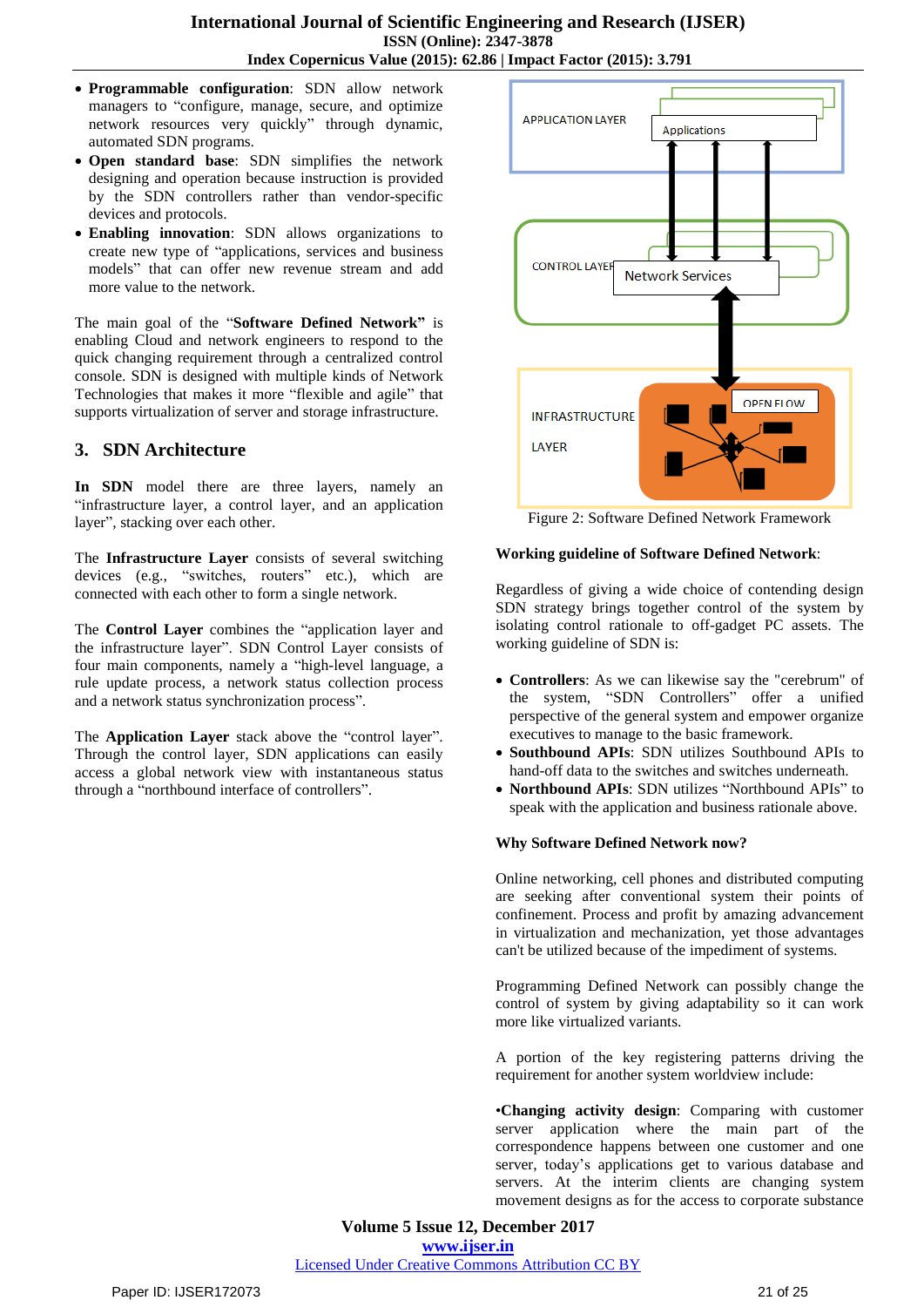and application from any gadgets and mists, coming about extra activity over the wide region organize.

•**Working with "Enormous Data**": Handling today"s "huge information" or uber informational indexes requires monstrous parallel preparing on a huge number of servers associating with each other. This builds interest for extra system limit in the server farm.

•The ascent of **Cloud administrations**: Enterprises now grasps both open and private cloud administrations. Undertaking specialty unit now need the readiness to get to application, foundation and other IT assets on request. To add to the multifaceted nature, it's making arrangements for cloud administrations must be done in a domain of expanded security, consistence and reviewing necessities alongside business acknowledgment.

As point by point above, "Software Defined Networking" offers a few advantages for organizations attempting to move into a Virtual Domain. There are a huge number of utilization cases that SDN offer for various associations, that includes transporter and specialist organizations, Cloud and server farms, and also undertaking grounds. **D. Calculation:**

In SDN when a customer needs to get to the database or need to send information to another gadget it has to take after a few stages or we can state that the information transmission is occur in a few stages. It isolated into two isolated planes one is control plane that controls execution and stream administration. The second one is information plane which is in charge of sending activity to the goal.

**Step1**: When a host needs to send information to another host the customer initially sends demand to the control plane and the switches decide if it should be possible locally or need to request that the controller what do.

**Step2**: The switch sends a demand by the control convention to the brought together controller.

**Step3**: When the controller sends an affirmation to permit the transmission in view of the ip-address, the controller likewise makes an association table and afterward makes a best way through the programmable switches.

**Step4**: Then the spill out of a host to have is started; a switch is in charge of sending compliance when a transmission is finished.

**Step5**: The switches can likewise make way however locally and interfaces with Internet to transmit information without including controller.

As switches are in charge of interfacing gadgets it should be programable and for this programmable switch White Box Switches are most appropriate.



**Figure 3:** Traditional Network vs Software Defined Network

For example, consider a task of maintaining a Spanning tree that connects the several switches in the network. Such a tree can be used for forwarding broadcast traffic without any danger of forwarding loops. The traditional or classic way for building a spanning tree is to use the Spanning Tree Protocol in which the switches exchange information periodically with their neighbours using pair wise announcements. But when the topology changes the time to calculate a new tree scales with the size of "longest loop-free path". Most SDN controllers provide a suite of common functions that comes in many applications such as "topology discovery and link fault detection" which makes it simple to implement spanning tree. Whenever the topology changes it simply computes a Spanning Tree from the topology using "Prim"s algorithm" and installs rules on switches and forward along the tree.

# **4. White Box Switching**

White box switch is a term used to portray its commoditization gadgets by gathering off-the-rack parts. At the point when utilized as a part of the setting of exchanging, open exchanging equipment stages are made utilizing off the rack processor, memory and exchanging chipsets which are perfect with different producer's product working frameworks. The idea of white box has been championed by end-clients who request an incentive without yielding execution and in the register and capacity universes has turned out to be very effective. It is the systems administration industry that is presently voyaging this same commoditization way and as of now conveying initiative items. Remember that item equipment requires a working framework that exploits the equipment's abilities and which eventually conveys particular capacities. In the server world, Linux and Windows have a tendency to be the two most mainstream decisions, and it is the product working framework that really decided the qualities acknowledged by the end client. In the exchanging market, it is the white box working framework again that decides the abilities that the end client gets.

#### **Definition of White Box Switching and White Box Switches**

"White box" changes allude to the capacity to utilize 'nonspecific' off-the-rack exchanging (or white box exchanging) and directing equipment, in sending plane of a product characterized organize (SDN). "White box switches" are truly quite recently that – 'clear' standard equipment. They speak to the foundational component of the ware organizing environment required to empower associations to pick and pick the components they have to understand their SDN destinations.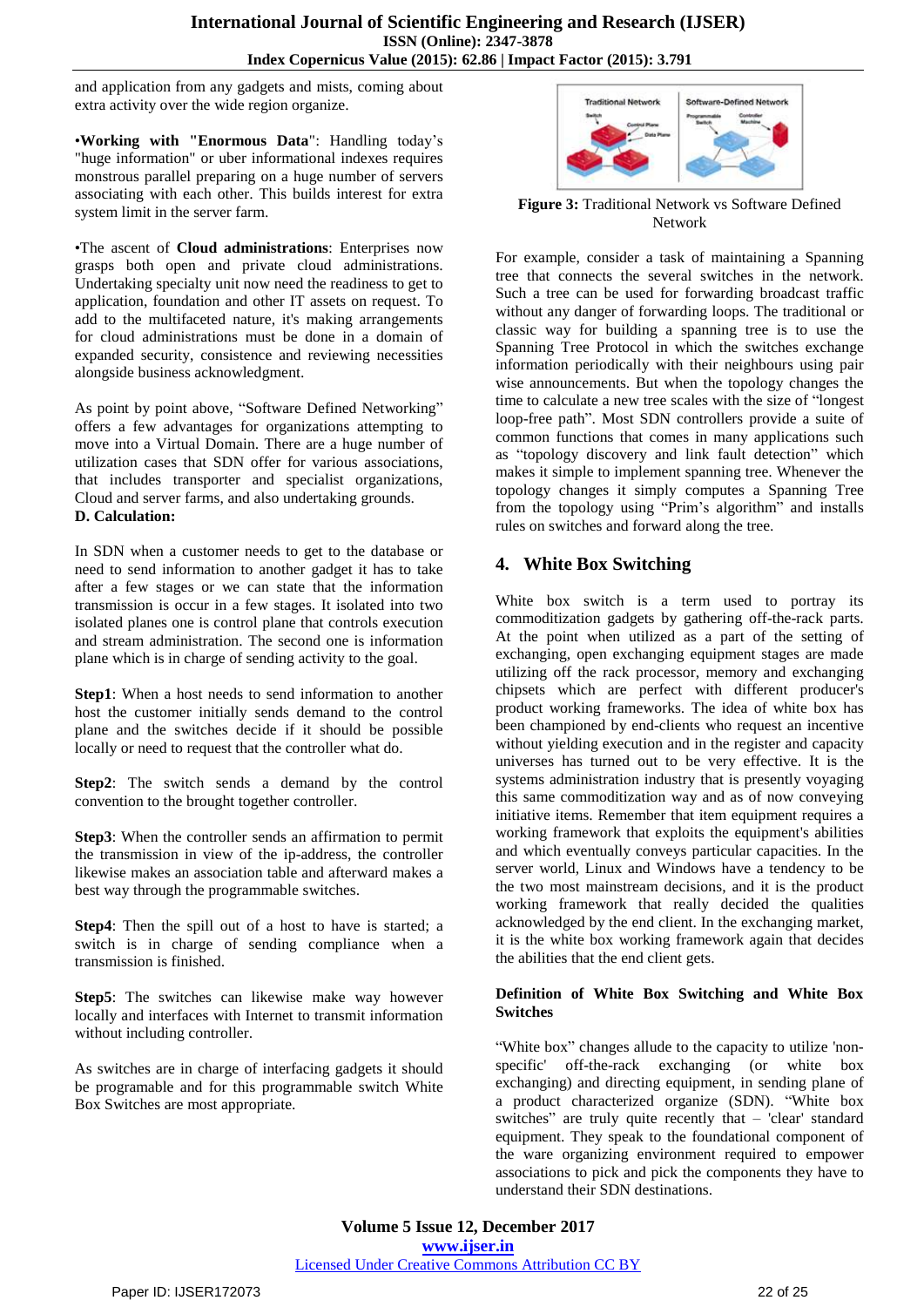"White box switches" depend on a working framework (OS), which may come as of now introduced or can be acquired from a product merchant and stacked independently, to coordinate with the conveying association's Layer 2/Layer 3 topology and bolster an arrangement of fundamental systems administration highlights. A typical working framework for "white box switches" is "Linux-based" in view of the many Open and Free Linux devices accessible that assistance chairmen alter the gadgets to their necessities. Conventional Switches produce and keep up their own particular sending and directing table that can, as a rule, communicate to neighbouring switches and switches. A white box switch may come pre-stacked with negligible programming or it might be sold as an uncovered metal gadget. The benefit of this approach is that switches can be tweaked to meet an association's particular business and systems administration needs.



**Figure 4:** White Box Switches

## **White Box Switching in SDN Environments**

Inside a SDN domain, the applications running over the SDN Controller are what give the larger amount coordination and programmability of the system. The "SDN Controller" utilizes "OpenFlow (or another southbound API)" to program the sending table of the "white box switches" and direct how to course associations with finish the proper assignments for the applications. Since they are so adaptable, white box switches an additionally be utilized to help a scope of open source administration devices, including OpenStack, Puppet, and Chef.

Some industry spectators have scrutinized the market capability of white box exchanging, noticing they are likely appealing to associations who are hoping to remove an incentive out of their framework and drive incomes, versus the individuals who are running the system as an instrument and IT cost. Cases of sellers offering white box switches incorporate Acton, Celestica, and Quanta Computer.



**Figure 5:** White box switches in SDN environment

White box organizing alludes to the capacity to utilize "non-specific, off-the-rack switches and switches inside the sending plane of a product characterized arrange (SDN). Consider white box organizing and switches as a clear standard that gives clients the foundational equipment element(s) of a system". The typical working framework for WBS is based on Linux operating system, because of its extreme accessibility of tools which are free and open to everyone.

"WB (White Box) changes vary from conventional switches and switches in their absence of knowledge; while customary switches and switches produce and keep up their own sending and steering tables, white box switches can't do this". In software defined networks conditions, application over the software defined network controllers offer this larger amount insight by utilizing "open flow to direct association courses and assignments".

If we take the example of online shopping when a customer request for a particular item the controller sends requests to all the intermediate switches. And as white box switches can work with open flow it gathers information about the item from all the warehouses are sends to data to the customer by the shortest path. In this way white box switches makes the task easy for the network and decreases the overhead to the controller.

## **Advantages of White Box Switches:**

Despite the fact that existing conditions of white box switch isn't so acceptable, it won't square and cloud its prospect of advancement since regardless it has a great deal of favourable circumstances overweighing its detriments.

**1. Cost**: To be completely forthright, most vertically coordinated exchanging and directing stages are stacked with highlights the vast majority of customers will never utilize. Besides, a considerable lot of the highlights that customers need to utilize come at a high cost. So, they regularly need to pay additional costs for these highlights. In any case, the general cost of white box switch is lower than those marked gear, since it evacuated a few highlights that buyers once in a while utilized and mark premium too.

**2. Quality and Simplification**: Notwithstanding this value advantage, a few buyers would view white box as modest mediocre products, which turns out a misconception. Since the organizations making equipment are proficient OEM processing plants. Their nature of switches is tantamount to marked switches. Indeed, even the brands of equipment

**Volume 5 Issue 12, December 2017 <www.ijser.in>**

[Licensed Under Creative Commons Attribution CC BY](http://creativecommons.org/licenses/by/4.0/)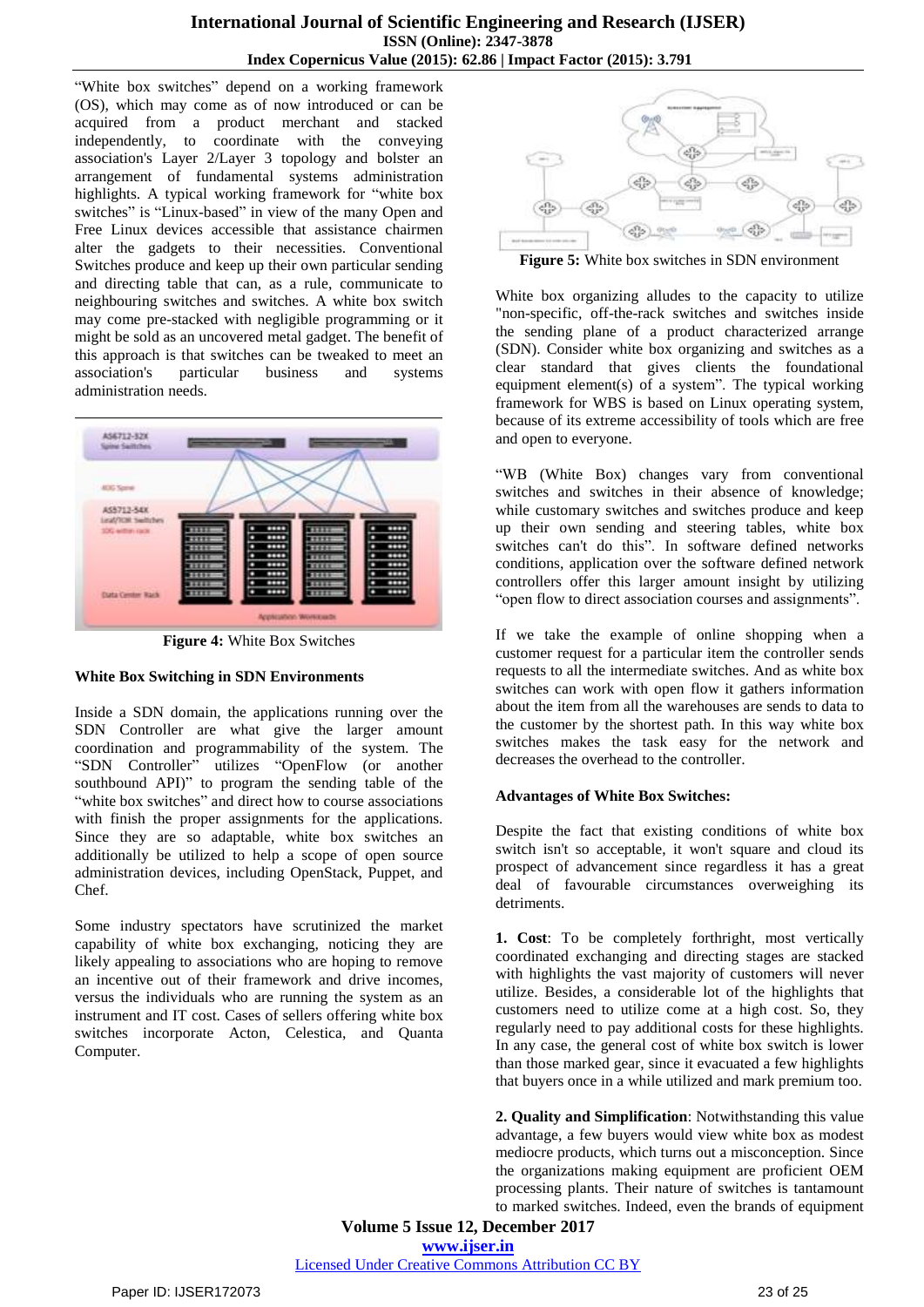are their OEM. In other words, white box is keeping pace with mark name frameworks since they are really a similar equipment. Aside from the quality, white box switch does not include confused capacity, and they just make work sets required by target buyers. For instance, they are more averse to include MPLS VPN, ISSU Etc. Rather; they concentrate on moderately basic and controllable server farm, particularly SDN switch. It rearranges programming and makes it comprehended to generally clients.

**3. Highlights and Capabilities**: White boxes regularly are utilized as a best of-rack switch or as a feature of a SDN organization. They bolster industry measures, for example, OpenFlow. Furthermore, they are exceptionally programmable and work with arrangement instruments, for example, Ansible, Chef and Puppet. Additionally, white box switches are described by solid telemetry capacities and transparency with the goal that system managers can get whatever data they requirement for whatever reason. Truth be told, around there, most would agree white boxes are regularly better than customary layer 2/3 switches.

#### **Algorithm of how White Box Testing done**:

Both developers and the tester use White box. By white box testing we can actually understand which line of code is currently running. The next switch is selected by using the white box switching technique.

Step 1: "Understand the functionality of the application through its source code". Step 2: Creates the tests and execute them.

There are 3 main WBT techniques:

- 1. Statements Coverage
- 2. Branches Coverage
- 3. Paths Coverage

Let us give a brief description with examples.

1.Staements Coverage: Actually, "statement is the line of code in programming language or instructions for which the computer will act accordingly". Statements like comparison are the best example of statement coverage as it will cover all the instruction under the comparison.

2. Branches Coverage: "Branches in programming language is like if statements. If statements have two branches true or false". Similarly, in transmission when we want to send data if the connection is true then use branch coverage.

3.Paths Coverage: Path coverage tests all the paths of the program. This is a comprehensive technique which ensures that all the paths of the program are traversed at least once. Path coverage is even more powerful than branch coverage. It will follow the program flow until all the conditions are explored.

SDN Infrastructure virtual machine role requirements

| wines jurrous tree land 4 street                                                      |           | wild no drift economists. If it is formalls and |                           |
|---------------------------------------------------------------------------------------|-----------|-------------------------------------------------|---------------------------|
| <b>SERGE TOWNER</b>                                                                   | Editor    | 3.10 wantered.                                  | to internacio any         |
| <b>HAC GARNING</b><br>TRUN 2010 ST TV W 1920<br><b>ANNOUNCE THE 475 &amp; STEE</b>    | B of Pale | If (2) money and                                | 70.00 for the 25 area.    |
| <b>BEGINNER HAVE: 1-0%</b><br>TLEMCK painting<br>Sterators on 30 notes at<br>RP form: |           | $-348$                                          | 70 LB Arrival (4) private |

**Figure 6:** Requirement of SDN

#### **White Box Requirements:**

**• "**If we separate this into more detail, there is truly four noteworthy segments that make up a system switch".

•**Silicon**: "This is exchanging chip that pushing bundles and edges through the system. The silicon will have some arrangement of capacities that it can perform rapidly", for example, forward an IPv4 parcel as indicated by a sending table, channel activity by means of an entrance list, organize movement as per an approach, epitomize and decapsulate movement utilizing burrowing conventions, et cetera.

•**Box**: This is simply the equipment body with a power supply, circuit board, cooling fans, Ethernet ports, and so on. Somebody must make the crate. As an aside, Rob said going by an assembling office abroad where he saw indistinguishable switches marked with two unique merchant's emblems and transported out the entryway. He was making the point that not all equipment is distinctive within on the grounds that there's a name making individuals agreeable outwardly.

•**Network and Operating System:** "There must be programming sitting on the container that makes it conceivable to program the silicon in the case to accomplish something. That is the activity of the system working framework and low-level quality driver".

•**Application**: The applications are the daemons running on the working framework giving frameworks organisation.

#### **•Manufacturers**

- "QuantaQCT-Quanta QCT is a branch of their computer department, Inc.; they are makers of the case."
- "Acton-Acton is another creator of "the crate".
- "Delta Networks-DNI is yet another producer of the crate".

## **5. Conclusion**

Software Defined Network has discovered a new way to manage with update programmability within its own structure to help the idea of its upcoming limitations. "Also as transmission restrict request lifts, the arrangement of extra limits and "preparing electricity with help for different 100GE channels will be unsurprising through a